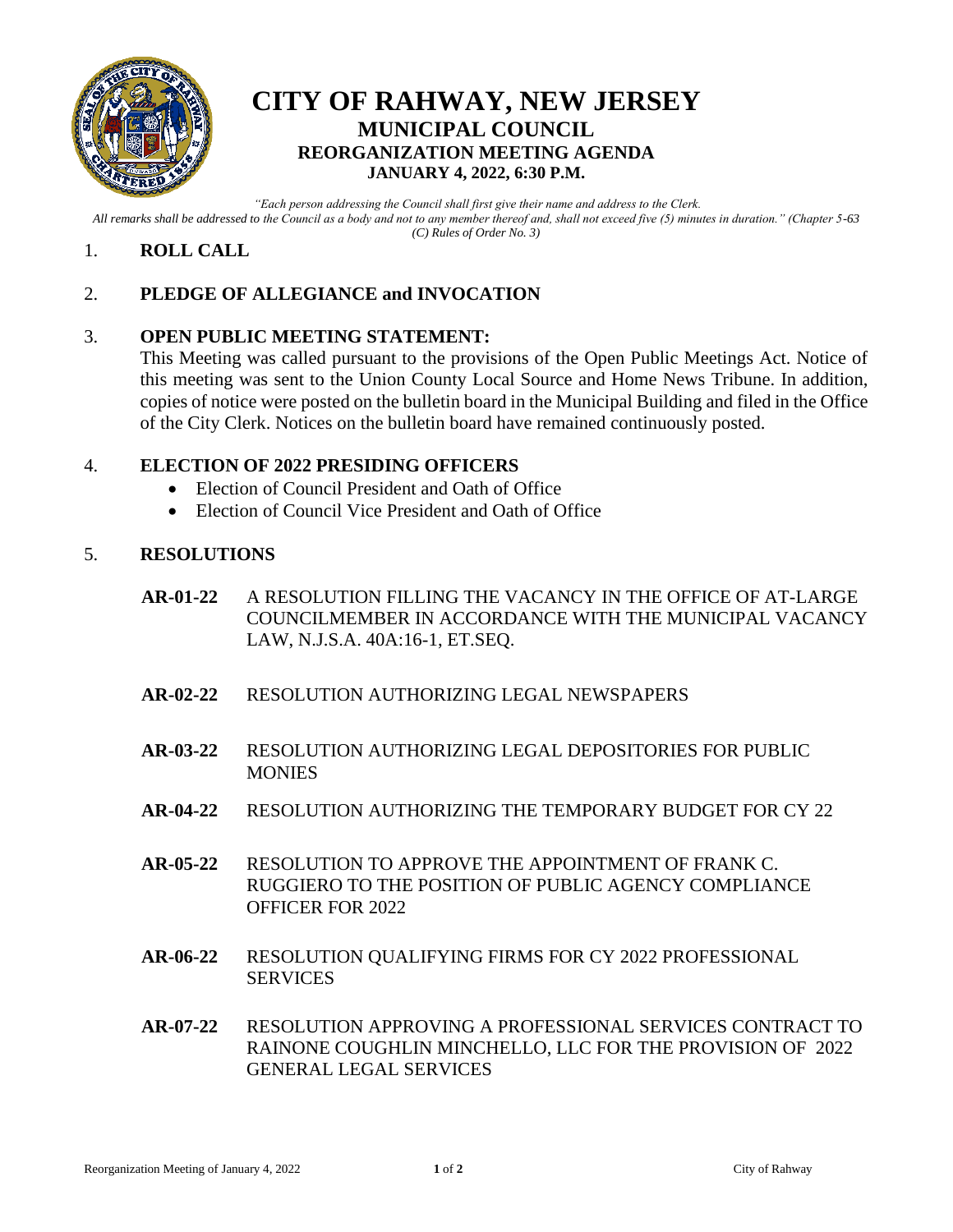- 6. **MISCELLANEOUS** (Unfinished Business)
- 7. **COMMUNICATIONS:** Hearing of Citizens on Any Item (Five Minutes per Speaker)
- 8. **ADJOURNMENT**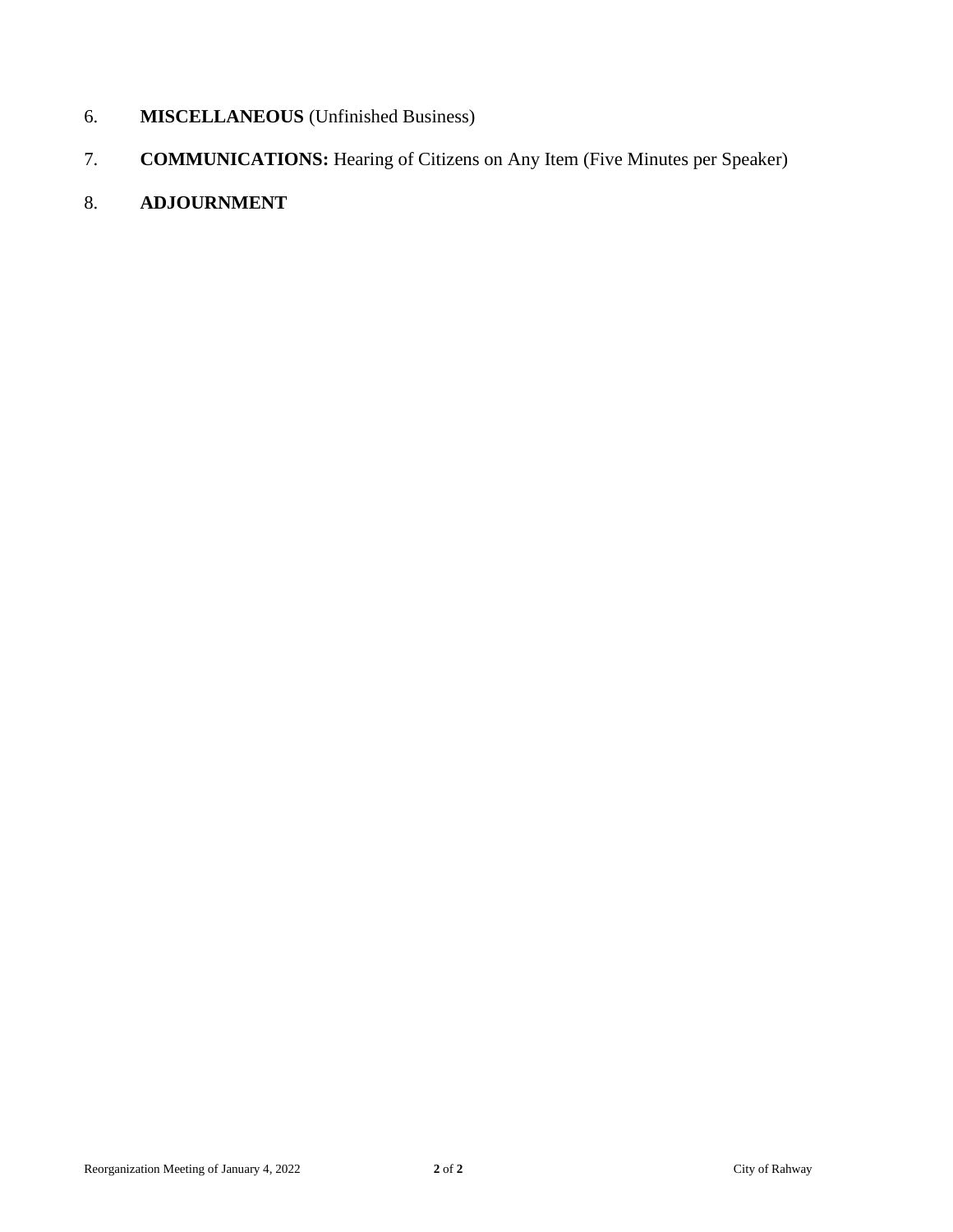**No. AR-01-22 Date of Adoption** 

## **A RESOLUTION FILLING THE VACANCY IN THE OFFICE OF AT-LARGE COUNCILMEMBER IN ACCORDANCE WITH THE MUNICIPAL VACANCY LAW, N.J.S.A. 40A:16-1, ET.SEQ.**

**WHEREAS,** James E. Baker submitted his resignation as At-Large Councilmember of the City of Rahway, effective December 31, 2021, creating a vacancy in the Office of At-Large Councilmember; and

**WHEREAS**, in accordance with N.J.S.A. 40A:16-11 when the incumbent whose office has become vacated was elected to the office as the nominee of a political party the City Council must selected a person to fill the vacancy from a list of three names provided by the incumbent's political party committee; and

**WHEREAS,** in accordance with the provisions of the Municipal Vacancy Law, N.J.S.A. 40A:16-1 et. seq. the City Clerk notified the Rahway Democratic Committee that it may submit to the City Council three names of individuals nominated to fill the vacancy; and

**WHEREAS**, on December 24, 2021, the Rahway Democratic Committee submitted the names of the following individuals as nominees to fill the vacancy in the Office of Sixth Ward Councilmember:

> Jeff Brooks, 419 Cornell Avenue Al Parker, 735 East Milton Avenue Roy Smith, 1301 Stockton Street

**NOW, THEREFORE, BE IT RESOLVED**, by the City Council of the City of Rahway that it does hereby appoint to fill the vacancy in the Office of the At-Large Councilmember of the City of Rahway until an election will be held in 2022 in accordance with the provisions of the Municipal Vacancy Law, N.J.S.A. 40A:16-1 et. seq.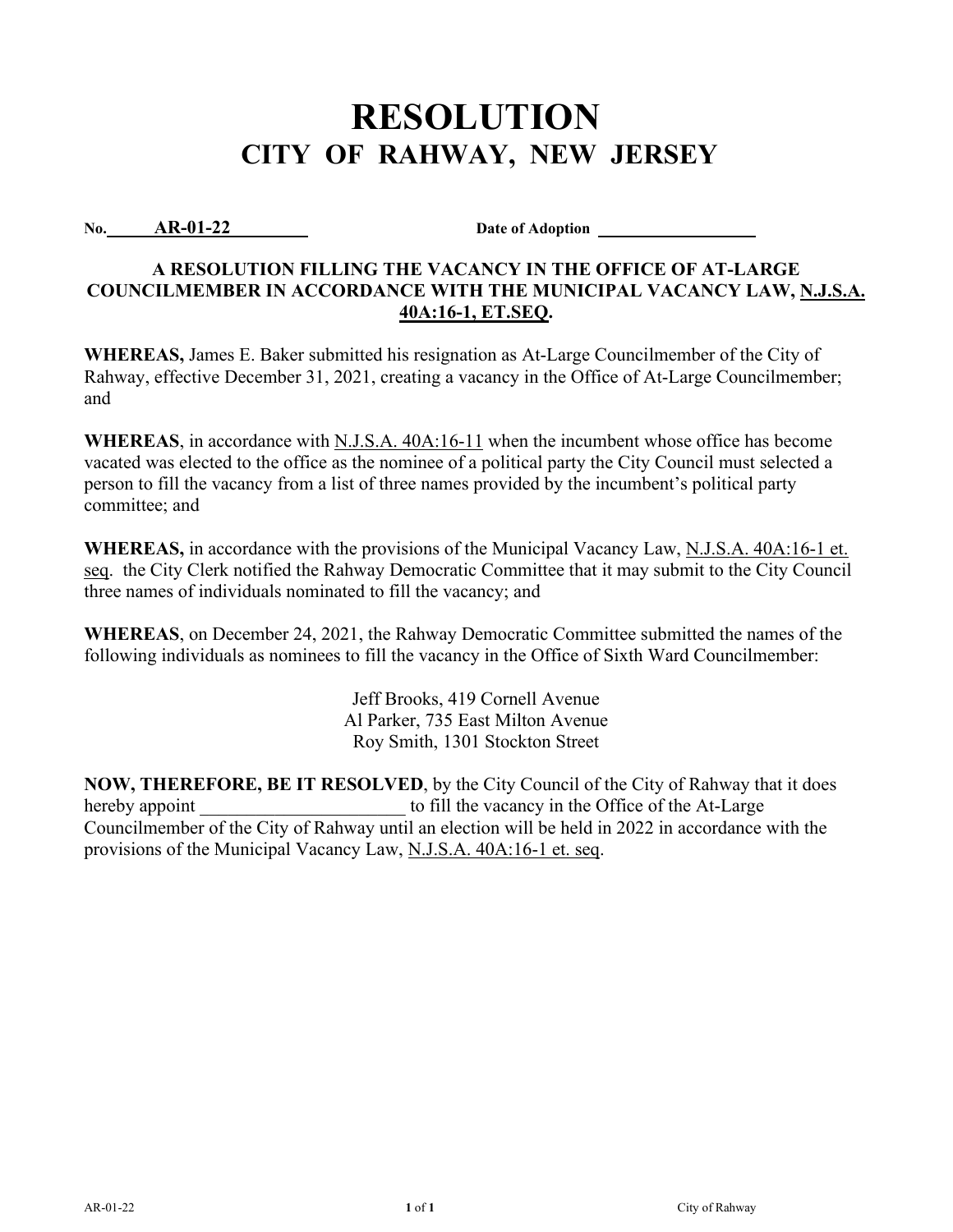**No. AR-02-22 Date of Adoption:** 

### **RESOLUTION AUTHORIZING LEGAL NEWSPAPERS**

**NOW, THEREFORE, BE IT RESOLVED**, by the Municipal Council of the City of Rahway, County of Union, State of New Jersey that the Local Source, the Star-Ledger and the Home News Tribune, newspapers circulating in Rahway be newspapers for the City of Rahway, New Jersey for 2022 and that all ordinances, notices, advertisements, or other municipal matters that require publication by the City of Rahway may be published in said newspapers as directed by the Council; and

**BE IT FURTHER RESOLVED** that all resolutions heretofore adopted designating any of the fiscal newspaper or newspapers for the publication of municipal matters be and the same are hereby repealed and rescinding; and

**BE IT FURTHER RESOLVED** that NJ.com, Patch.com, and the Alternate Press (TAPInto.net) be designated as additional media outlets; and

**BE IT RESOLVED** that the City Clerk be directed to immediately serve the heads of all municipal departments with a copy of this resolution.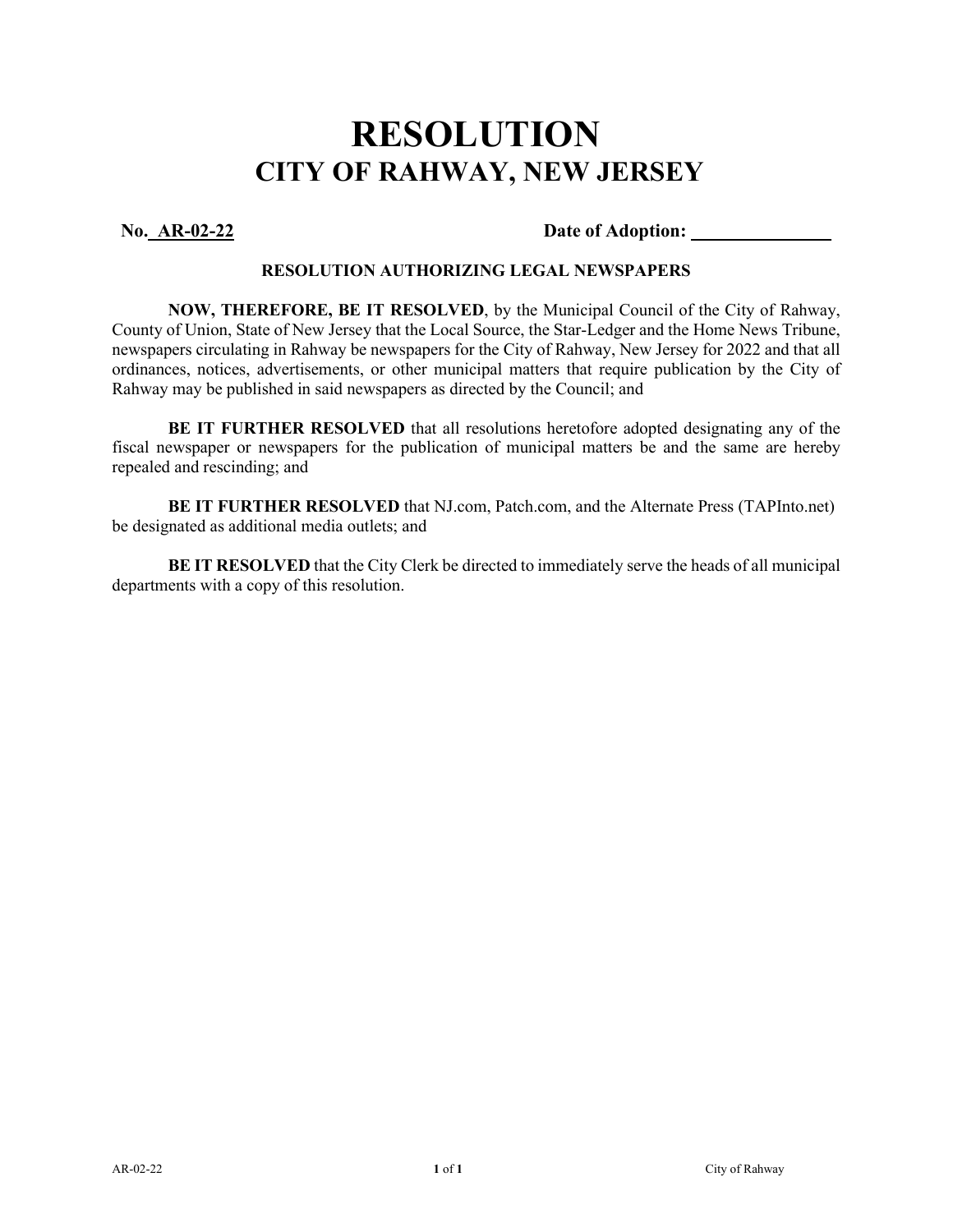**No. AR-03-22 Date of Adoption:**

### **RESOLUTION AUTHORIZING LEGAL DEPOSITORIES FOR PUBLIC MONIES**

**NOW, THEREFORE, BE IT RESOLVED** by the Municipal Council of the City of Rahway, County of Union, State of New Jersey that, subject to the provisions of ordinance A-14-84, the following financial institutions are hereby designated legal depositories wherein all public monies and other funds of the City of Rahway shall be kept during the year 2022.

> COLUMBIA BANK / RSI BANK, RAHWAY BRANCH WELLS FARGO BANK – RAHWAY BRANCH BANK OF AMERICA – RAHWAY BRANCH TD BANK – RAHWAY BRANCH NORTHFIELD SAVINGS BANK – RAHWAY BRANCH NJ CASH MANAGEMENT FUND – STATE OF NJ

**BE IT FURTHER RESOLVED** that this resolution is passed in accordance with and by the authority of N.J.S.A 40A: 5-13.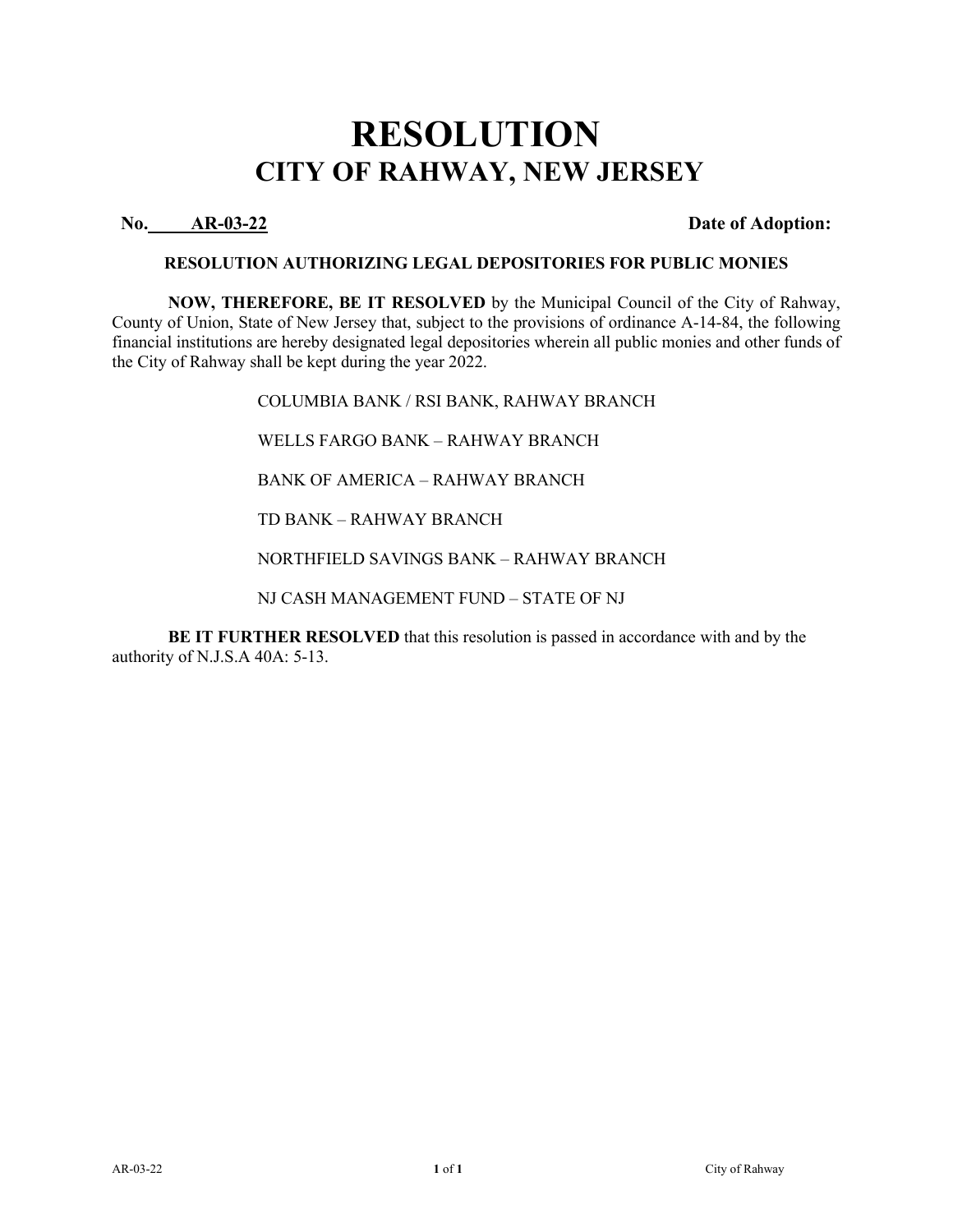## **No. AR-04-22 Date of Adoption:**

### **RESOLUTION AUTHORIZING THE TEMPORARY BUDGET FOR CY 2022**

**NOW, THEREFORE, BE IT RESOLVED** by the Municipal Council of the City of Rahway, County of Union, State of New Jersey that the following Temporary Budget for the Calendar Year 2022 is hereby adopted, effective January 1 as follows:

| <b>Current Fund</b>                   | Salaries & Wages | Other Expenses |
|---------------------------------------|------------------|----------------|
|                                       |                  |                |
| Department of Administration          | 78,375           | 98,000         |
| Mayor                                 | 18,000           |                |
| Municipal Council                     | 18,750           | 250            |
| <b>Environmental Commission</b>       | 1,000            | 250            |
| City Clerk                            | 33,000           | 12,500         |
| <b>Financial Administration</b>       | 113,250          | 170,000        |
| Revenue Administration                | 50,750           | 15,000         |
| Department of Assessment              | 30,750           | 14,250         |
| Department of Law                     | 21,750           | 137,500        |
| Division of Engineering               | 40,750           | 125,000        |
| Municipal Court                       | 133,500          | 8,500          |
| Planning, & Economic Development      | 46,000           | 2,500          |
| <b>Planning Board</b>                 | 1,000            | 1,000          |
| Board of Adjustment                   | 1,000            | 2,250          |
| Municipal A.B.C Board                 | 1,000            | 250            |
| Police Department                     | 2,283,750        | 75,000         |
| Police Dispatch 9-1-1 System          | 62,500           | 23,750         |
| Office of Emergency Management        | 14,250           | 7,000          |
| Fire Department                       | 1,388,000        | 49,125         |
| Department of Public Works            | 713,000          | 350,000        |
| Solid Waste and Recycling             | 284,250          | 350,000        |
| Other Insurance                       |                  | 350,000        |
| Employee Group Insurance              |                  | 1,950,000      |
| Department of Health and Welfare      | 94,250           | 52,750         |
| Senior Services                       | 43,500           | 30,250         |
| <b>Recreation Department</b>          | 119,500          | 58,500         |
| Uniform Construction Code Enforcement | 107,250          | 10,000         |
| Electricity                           |                  | 81,125         |
| <b>Heating Fuels</b>                  |                  | 35,750         |
| Telephone                             |                  | 43,750         |
| <b>Street Lighting</b>                |                  | 112,750        |
| Debt Service                          |                  | 1,500,000      |
|                                       | 5,700,000        | 5,667,000      |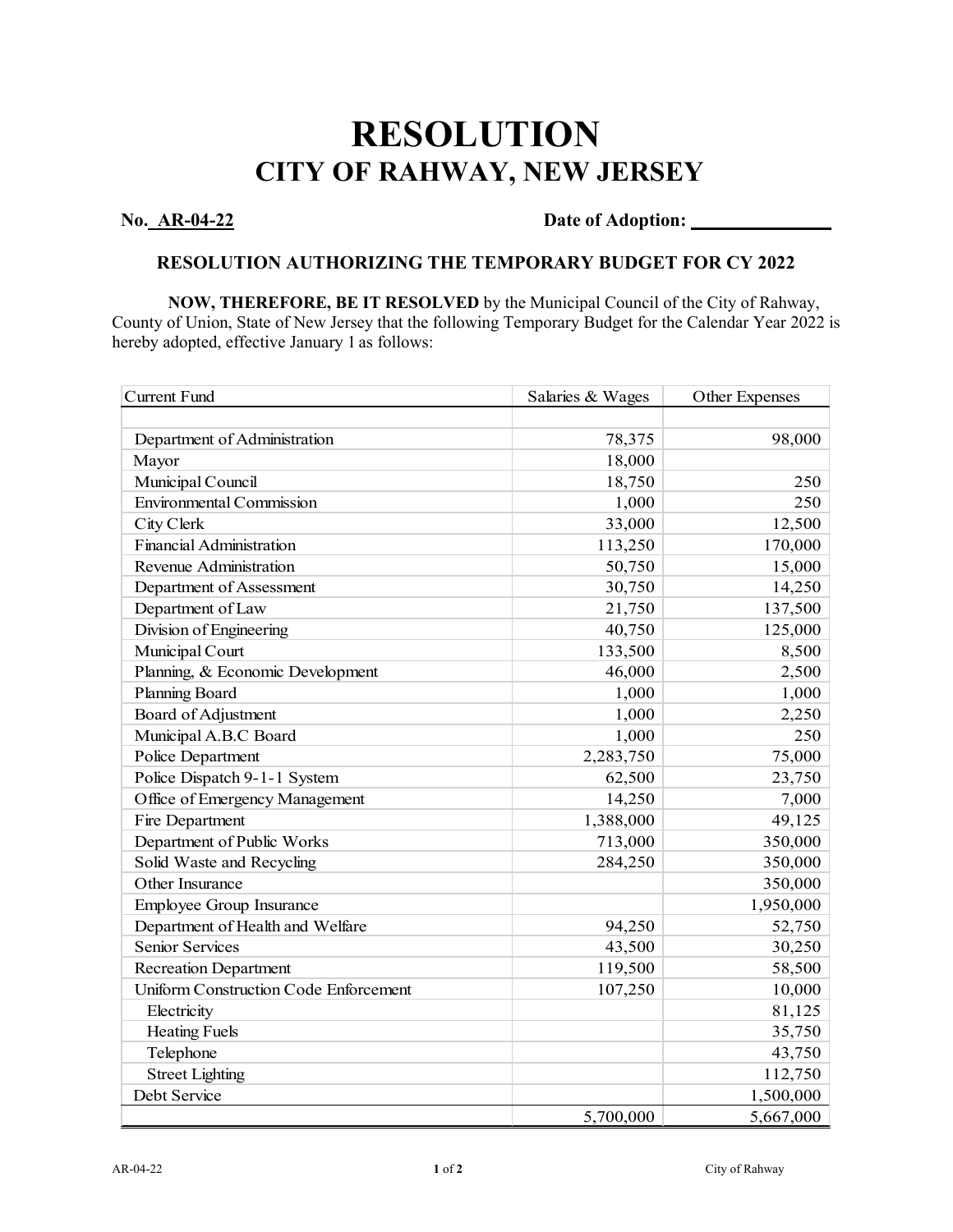| <b>Water Operating</b>          | Salaries & Wages | Other Expenses |
|---------------------------------|------------------|----------------|
|                                 |                  |                |
| <b>Other Expenses</b>           |                  | 125,000        |
| Management Fee                  |                  | 1,000,000      |
| Debt Service                    |                  | 350,000        |
|                                 |                  | 1,475,000      |
|                                 |                  |                |
| <b>Sewer Operating</b>          | Salaries & Wages | Other Expenses |
| Salaries & Wages                | 50,000           |                |
| <b>Other Expenses</b>           |                  | 50,000         |
| <b>Sewer Treatment Expenses</b> |                  | 100,000        |
| <b>Sewer Permit Fees</b>        |                  | 20,000         |
| Debt Service                    |                  | 125,000        |
| Social Security System          |                  | 5,000          |
|                                 | 50,000           | 300,000        |
|                                 |                  |                |
| Parking Operating               | Salaries & Wages | Other Expenses |
|                                 |                  |                |
| Salaries and Wages              | 85,000           |                |
| <b>Other Expenses</b>           |                  | 150,000        |
| Debt Service                    |                  | 80,000         |
|                                 | 85,000           | 230,000        |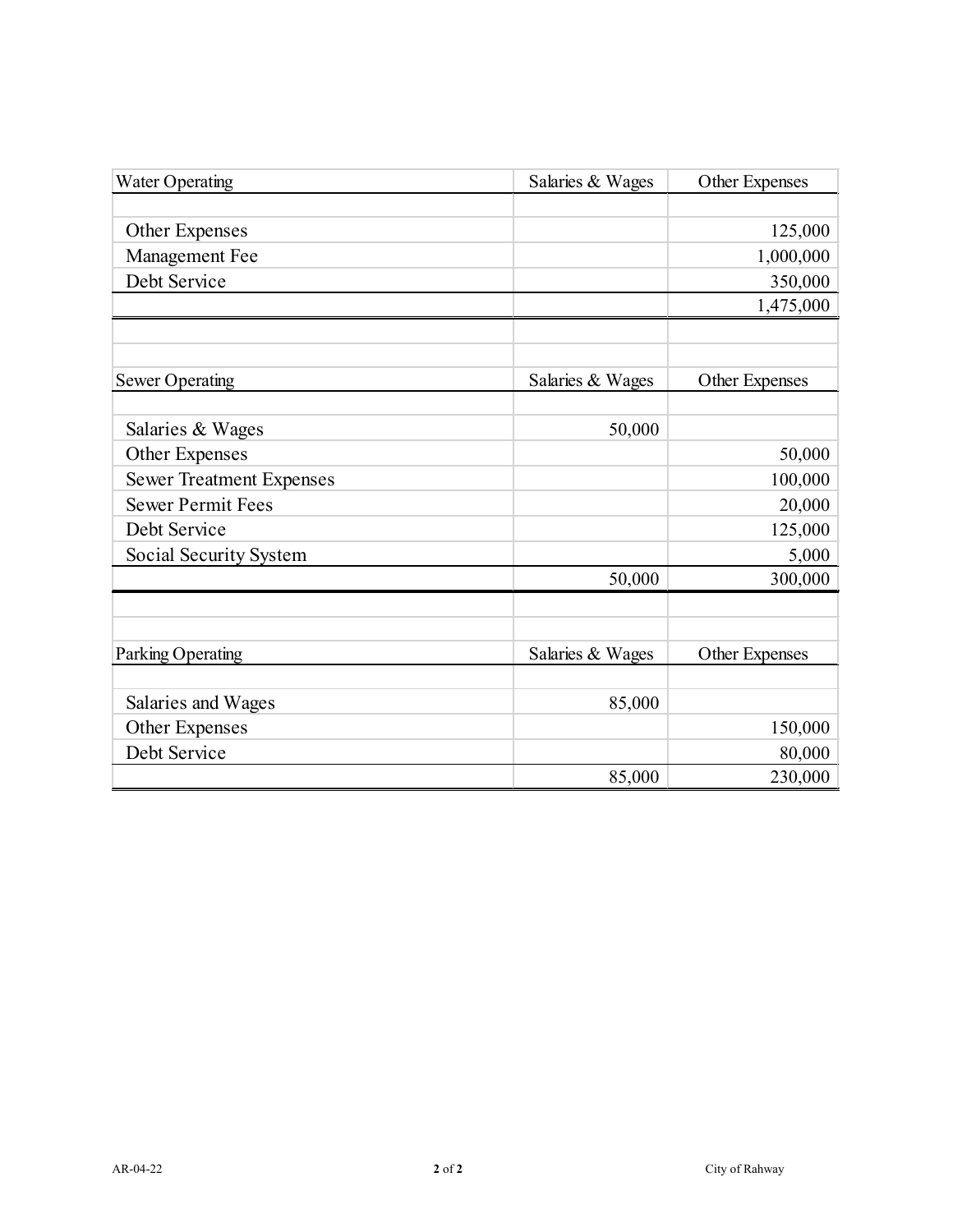### No. AR-05-22 Date of Adoption:

### **RESOLUTION TO APPROVE THE APPOINTMENT OF FRANK C. RUGGIERO TO THE POSITION OF PUBLIC AGENCY COMPLIANCE OFFICER**

**WHEREAS**, the City of Rahway (the "City") is a public entity that awards contracts to vendors and/or construction contractors and as such is required to comply with N.J.S.A. 10:5-31 *et seq*. and N.J.A.C. 17:27 *et seq*.; and

**WHEREAS**, in accordance with N.J.A.C. 17:27-3.3, the City must designate an individual to serve as its Public Agency Compliance Officer ("PACO"); and

**WHEREAS**, the City's PACO shall serve as a liaison between the Division of Purchase & Property Contract Compliance and the City and shall be the City's point of contact for all matters concerning implementation and administration of the relevant statutes and regulations; and

**WHEREAS**, the City's PACO shall be responsible for administering contracting procedures pertaining to equal employment opportunity regarding the City and vendors and have the authority to recommend changes to effectively support the implementation of all relevant statutes and its regulations; and

WHEREAS, in accordance with N.J.A.C. 17:27-3.3, the City has designated Frank C. Ruggiero, Chief Financial Officer/QPA, to serve as the City's PACO for 2022.

**NOW, THEREFORE, BE IT RESOLVED**, by the Municipal Council of the City of Rahway, County of Union, State of New Jersey that Frank C. Ruggiero is hereby appointed to serve as the City's PACO for 2022 and to fulfill all of the required statutory and regulatory obligations associated therewith.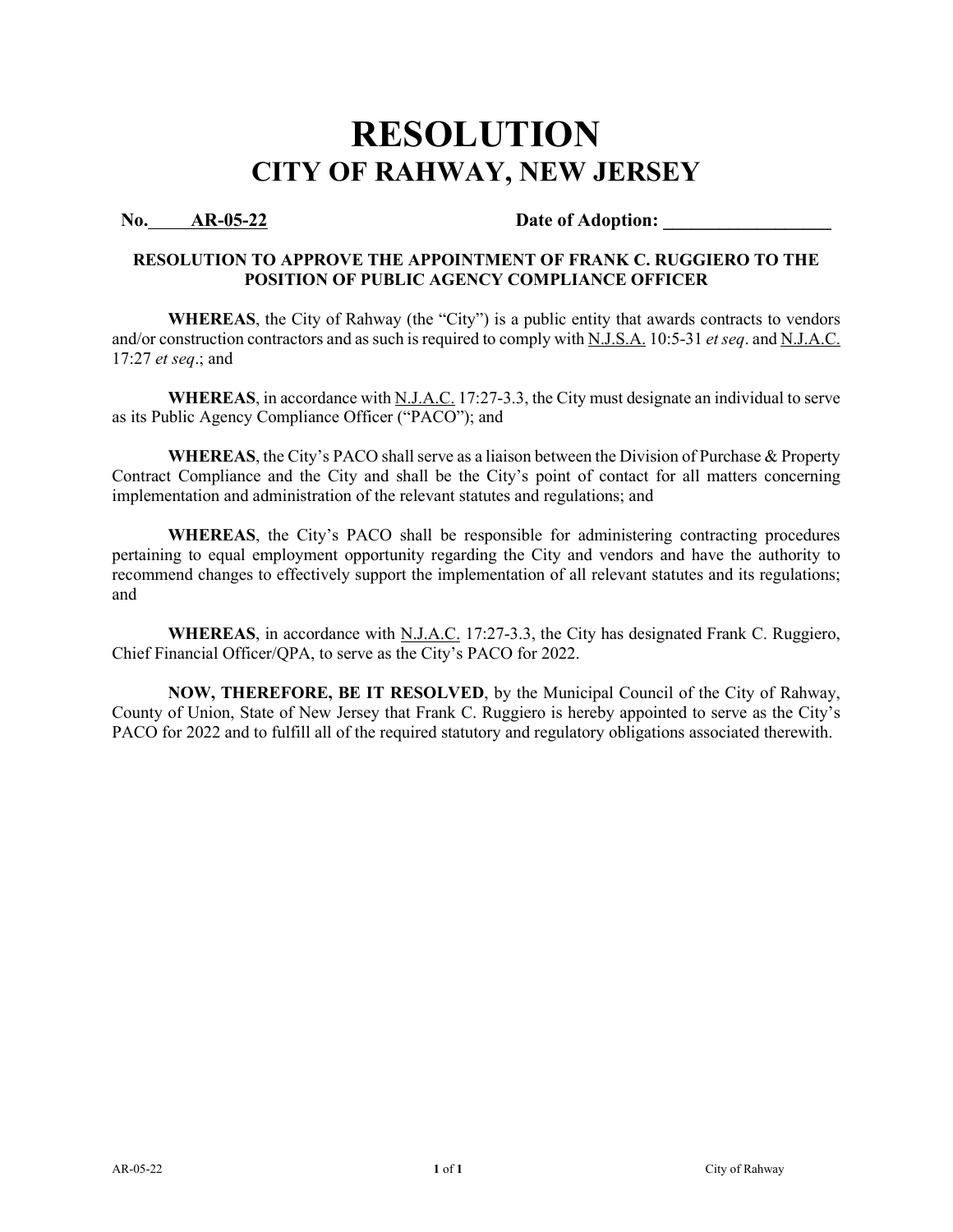### **No. AR-06-22 Date of Adoption:**

### **RESOLUTION QUALIFYING FIRMS FOR CY 2022 PROFESSIONAL SERVICES**

**WHEREAS**, the City of Rahway is in need of various professional services to be provided in a timely and expeditious manner; and

**WHEREAS**, in order to develop a list of prequalified entities to provide such services, the Cityof Rahway prepared and posted on its website a Request for Qualifications ("RFQ") solicitation, in accordance with the 'fair and open' process and procedures established under the regulation and amendments to the N.J.S.A. 19:44A-20.4 et seq.; and

**WHEREAS**, the City of Rahway received qualification statement submissions to the RFQ from the respondents which were deemed as qualified and a list of such respondents are attached to and made part of this resolution herewith.

**NOW, THEREFORE, BE IT RESOLVED** by the Municipal Council of the City of Rahway, County of Union, State of New Jersey that the delineated firms on the attached list are hereby placed on a list of prequalified entities to provide professional services to the City of Rahway for CY 2022 on a taskby-task basis, as needed.

**BE IT FURTHER RESOLVED** that the Mayor, or Business Administrator as the Mayor's designee, and the City Clerk are hereby authorized to execute a professional services agreement with any or all of the delineated firms listed below.

(list of delineated firms is attached)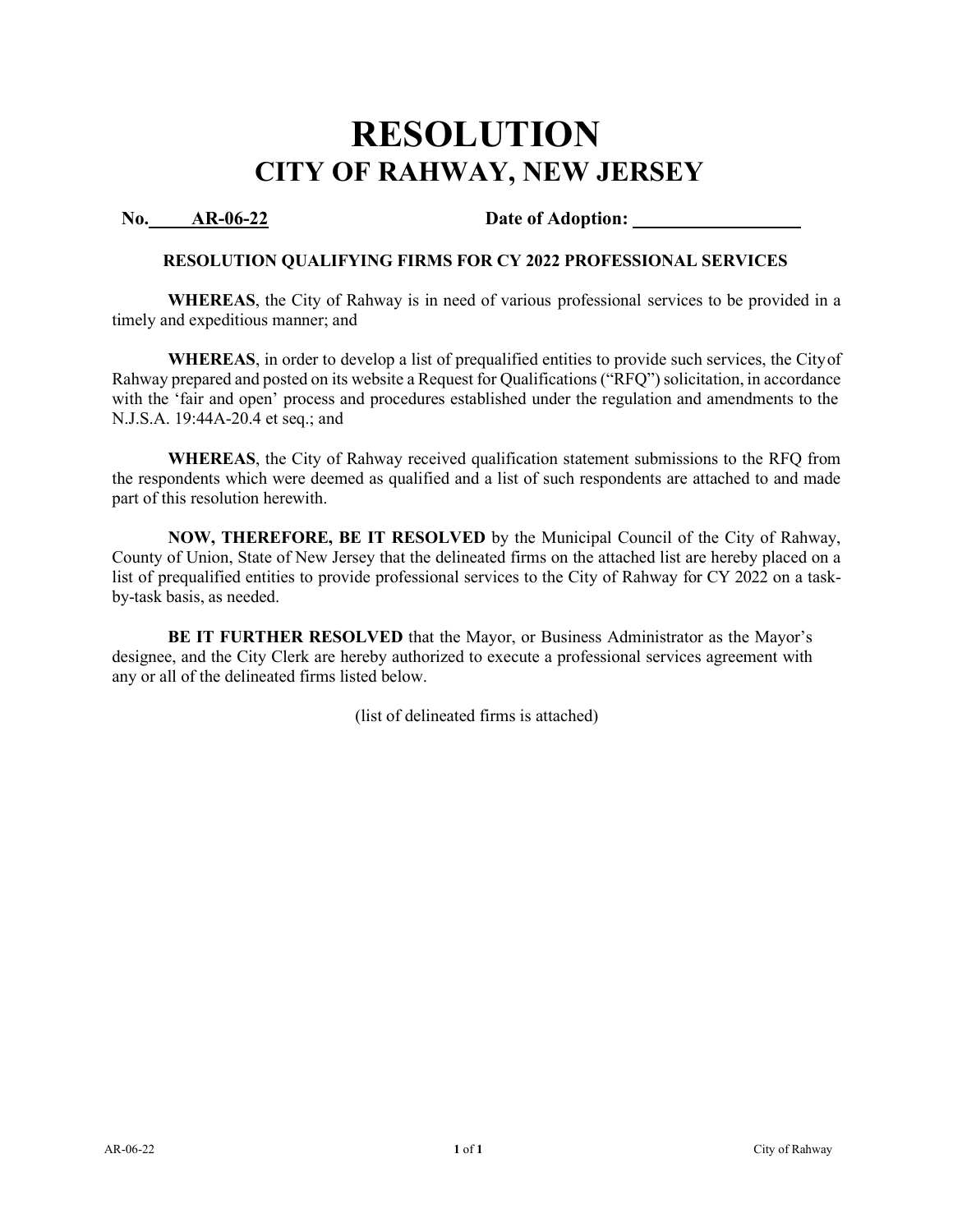| <b>Service</b>                                 | <b>Vendor Name</b>                                                                                                                                                                                                                                                                                                                              |
|------------------------------------------------|-------------------------------------------------------------------------------------------------------------------------------------------------------------------------------------------------------------------------------------------------------------------------------------------------------------------------------------------------|
| <b>General Legal Services</b>                  | La Corte Bundy Varady & Kinsella<br>Rainone Coughlin Minchello<br>Chasan Lamparello Mallon & Cappuzzo<br>Marmero Law<br>Weiner Law Group                                                                                                                                                                                                        |
|                                                |                                                                                                                                                                                                                                                                                                                                                 |
| Legal Services - Tax / Other Matters           | James P. Nolan<br>McManimon Scotland & Baumann<br>Rainone Coughlin Minchello<br>Weiner Law Group<br>Marmero Law                                                                                                                                                                                                                                 |
|                                                |                                                                                                                                                                                                                                                                                                                                                 |
| Legal Services - Conflict / Special Litigation | James P. Nolan<br>McManimon Scotland & Baumann<br>La Corte Bundy Varady & Kinsella<br>Renaud Deappolonio<br>Weiner Law Group<br>Chasan Lamparello Mallon & Cappuzzo<br>Marmero Law<br>Rainone Coughlin Minchello                                                                                                                                |
|                                                |                                                                                                                                                                                                                                                                                                                                                 |
| <b>Engineering - General</b>                   | Neglia<br><b>CME Associates</b><br>Colliers<br><b>Grotto Engineering</b><br><b>Engenuity Infrastructure</b><br><b>T&amp;M Associates</b><br><b>THA Consulting</b><br>H2M Architects & Engineers<br><b>Harbor Consultants</b><br><b>Suburban Consulting Engineers</b><br>Remington & Vernick<br>Najarian Associates<br><b>Bohler Engineering</b> |
| <b>Engineering - Environmental</b>             | <b>CME Associates</b>                                                                                                                                                                                                                                                                                                                           |
|                                                | Colliers<br>Peak Environmental<br><b>T&amp;M Associates</b><br>H2M Architects & Engineers<br><b>Suburban Consulting Engineers</b><br>Najarian Associates                                                                                                                                                                                        |
| <b>Engineering - Community Rating System</b>   | <b>CME Associates</b>                                                                                                                                                                                                                                                                                                                           |
|                                                | Colliers<br>Najarian Associates                                                                                                                                                                                                                                                                                                                 |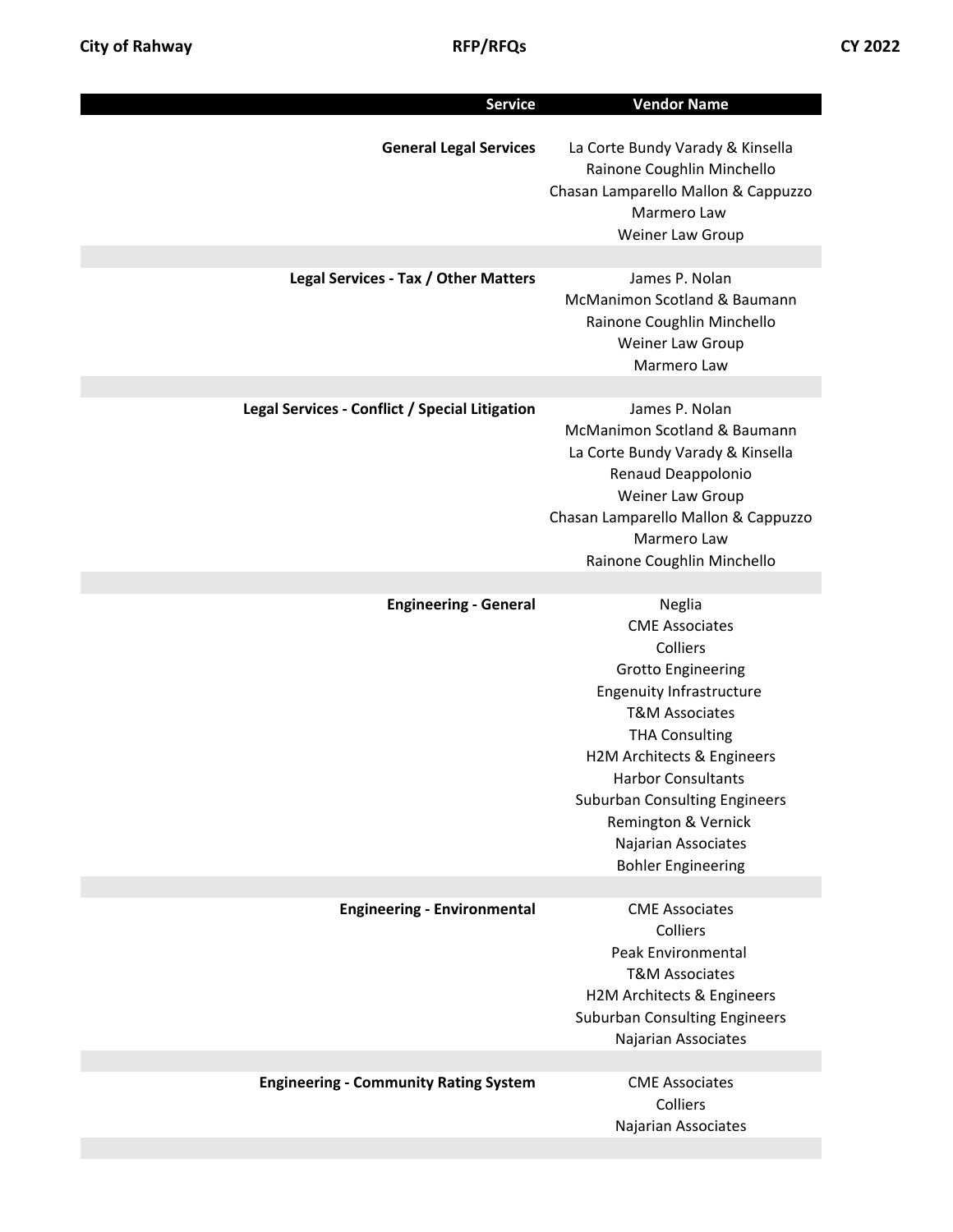| <b>Service</b>                               | <b>Vendor Name</b>                                  |
|----------------------------------------------|-----------------------------------------------------|
| <b>Financial Advisors</b>                    | <b>NW Financial</b>                                 |
|                                              | <b>Phoenix Advisors</b>                             |
|                                              | Acacia                                              |
|                                              |                                                     |
| <b>Bond Underwriter</b>                      | <b>NW Financial</b>                                 |
|                                              | Stifel                                              |
|                                              |                                                     |
| <b>Auditor</b>                               | Lerch Vinci & Higgins                               |
|                                              |                                                     |
| <b>Bond Counsel</b>                          |                                                     |
|                                              | <b>Rogut McCarthy</b>                               |
|                                              | Gibbons                                             |
|                                              | Parker McCay                                        |
|                                              | McManimon Scotland & Baumann                        |
|                                              |                                                     |
| <b>Planning Services</b>                     | Nishuane Group                                      |
|                                              | Heyer Gruel & Associates                            |
|                                              | Neglia                                              |
|                                              | <b>CME Associates</b>                               |
|                                              | <b>Shamrock Enterprises</b>                         |
|                                              | <b>DMR Architects</b>                               |
|                                              | H2M Architects & Engineers                          |
|                                              | <b>Harbor Consultants</b>                           |
|                                              |                                                     |
|                                              | Remington & Vernick                                 |
|                                              | <b>T&amp;M Associates</b>                           |
|                                              |                                                     |
| <b>Community Outreach Services</b>           | <b>Community Consultants</b>                        |
|                                              |                                                     |
| <b>Group Health Insurance Advisor/Broker</b> | <b>BGIA</b>                                         |
|                                              | Brown and Brown                                     |
|                                              |                                                     |
| <b>Joint Insurance Fund Risk Manager</b>     | <b>BGIA</b>                                         |
|                                              |                                                     |
| <b>Parking Consultant</b>                    | Neglia                                              |
|                                              | <b>CME Associates</b>                               |
|                                              | <b>THA Consulting</b>                               |
|                                              | <b>O&amp;S Associates</b>                           |
|                                              |                                                     |
| <b>Grant Writing</b>                         | <b>Bruno Associates</b>                             |
|                                              | The Aubrey Group                                    |
|                                              | <b>Community Development &amp; Capital Services</b> |
|                                              | Millenium Strategies                                |
|                                              | Colliers                                            |
|                                              |                                                     |
|                                              | Wizdom Media                                        |
| <b>Graphic Design &amp; New Media</b>        |                                                     |
|                                              | Teliapp                                             |
|                                              |                                                     |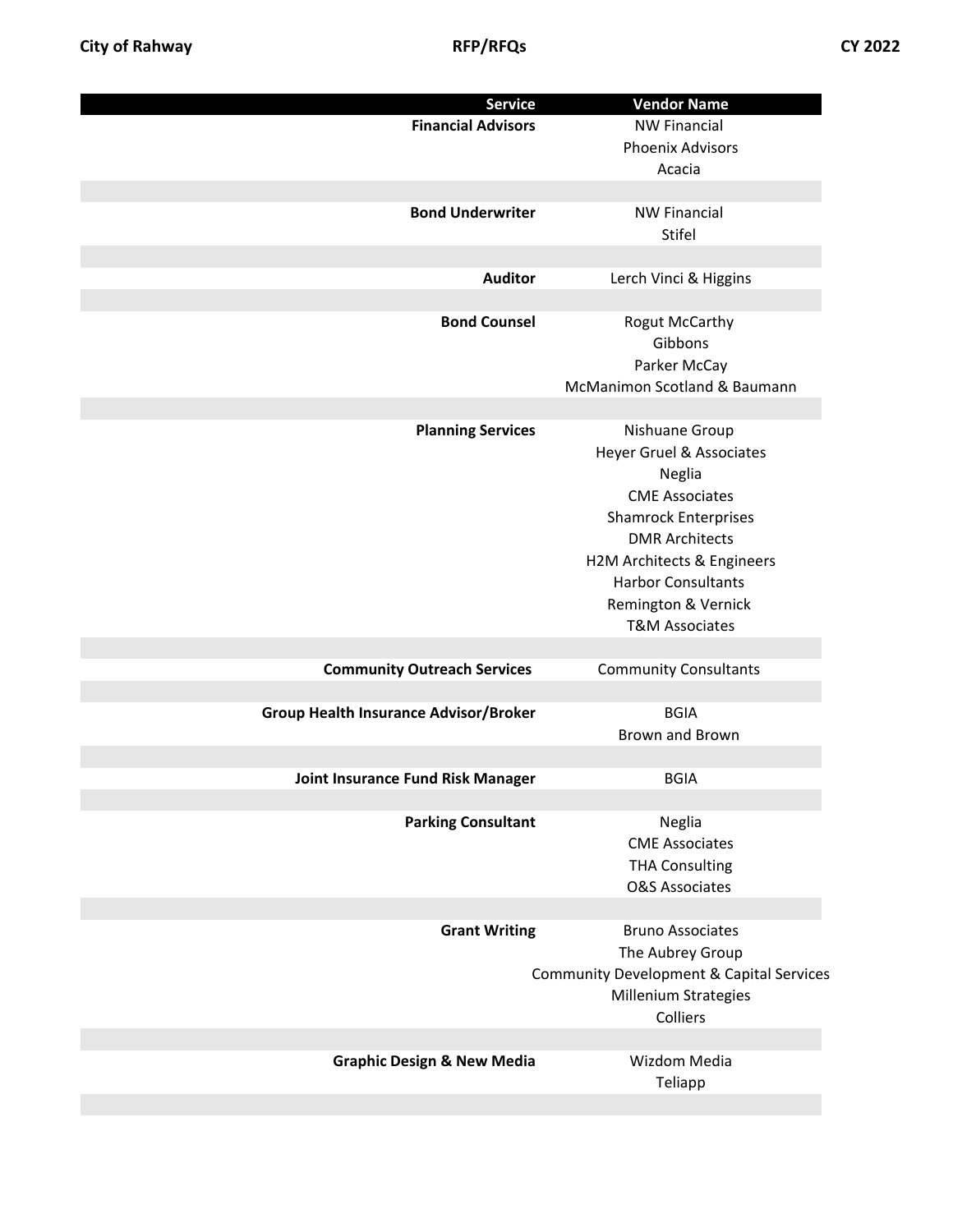| <b>Service</b>                                             | <b>Vendor Name</b>         |
|------------------------------------------------------------|----------------------------|
| <b>Architects</b>                                          | H2M Architects & Engineers |
|                                                            | Netta Architects           |
|                                                            | <b>DMR Architects</b>      |
|                                                            | Arcari and Jovino          |
|                                                            | <b>RSC Architects</b>      |
|                                                            | Settembrino Architects     |
|                                                            |                            |
| <b>Architects Pertaining to Fire Houses</b>                | H2M Architects & Engineers |
|                                                            | Arcari and Jovino          |
|                                                            | <b>RSC Architects</b>      |
|                                                            | <b>DMR Architects</b>      |
|                                                            |                            |
| Investment Consulting Related to City's Deferred Comp Plan | <b>Bolton Investment</b>   |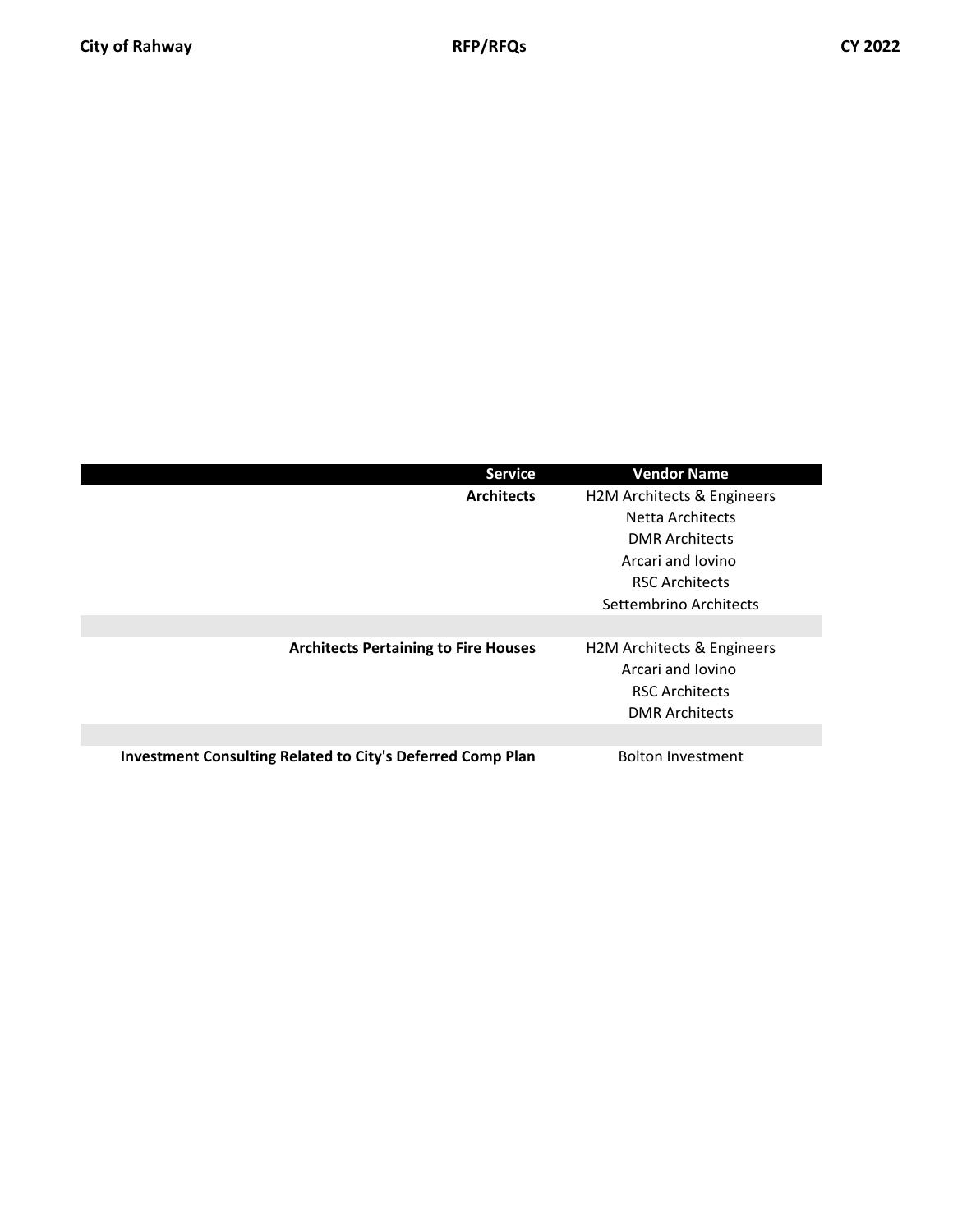### **No. AR-07-22 Date of Adoption:**

### **RESOLUTION APPROVING A PROFESSIONAL SERVICES CONTRACT TO RAINONE COUGHLIN MINCHELLO, LLC FOR THE PROVISION OF 2022 GENERAL LEGAL SERVICES**

**WHEREAS**, under the provisions of P.L. 2004, c.19, known as the "New Jersey Local Unit Pay-To-Play Law," the City conducted a fair and open process for the provision of general legal services to the City; and

**WHEREAS**, a Request for Qualifications under the "fair and open" process was solicited in compliance with N.J.S.A. 19:44-A-20.4 et seq; and

**WHEREAS,** submissions for this position have been reviewed and the firm Rainone Coughlin Minchello, LLC has been deemed qualified and awarded a contract for legal services; and

**WHEREAS**, the Local Public Contracts Law (N.J.S.A. 40A:11-1, et seq.) requires that resolutions authorizing the award of contracts for a professional service be publicly advertised.

**NOW, THEREFORE, BE IT RESOLVED** by the Municipal Council of the City of Rahway, County of Union, State of New Jersey as follows:

- 1. The professional services contract with Rainone Coughlin Minchello, LLC (555 U.S. One South, Suite 440, Iselin, NJ 08830) to provide general legal service at an hourly rate of \$185.00, is hereby approved and the Mayor, or Business Administrator as the Mayor's designee and the City Clerk are authorized to execute same.
- 2. The estimated value of the contract for 2022 is \$250,000.
- 3. The contract is awarded without competitive bidding as a "Professional Service" under the provisions of the Local Public Contracts Law (N.J.S.A. 40A:11-5) and under the fair and open process of the Local Unit Pay-To-Play Law (N.J.S.A. 19:44A-20.4).

Attached hereto is the certification of the Chief Financial Officer of the City of Rahway, which states that there are legally appropriated sufficient funds within the Current Fund Account # 01-201-20- 155-000, to cover the cost of this contract.

This certification is required on all contracts as per regulations of the Director of Local Government Services.